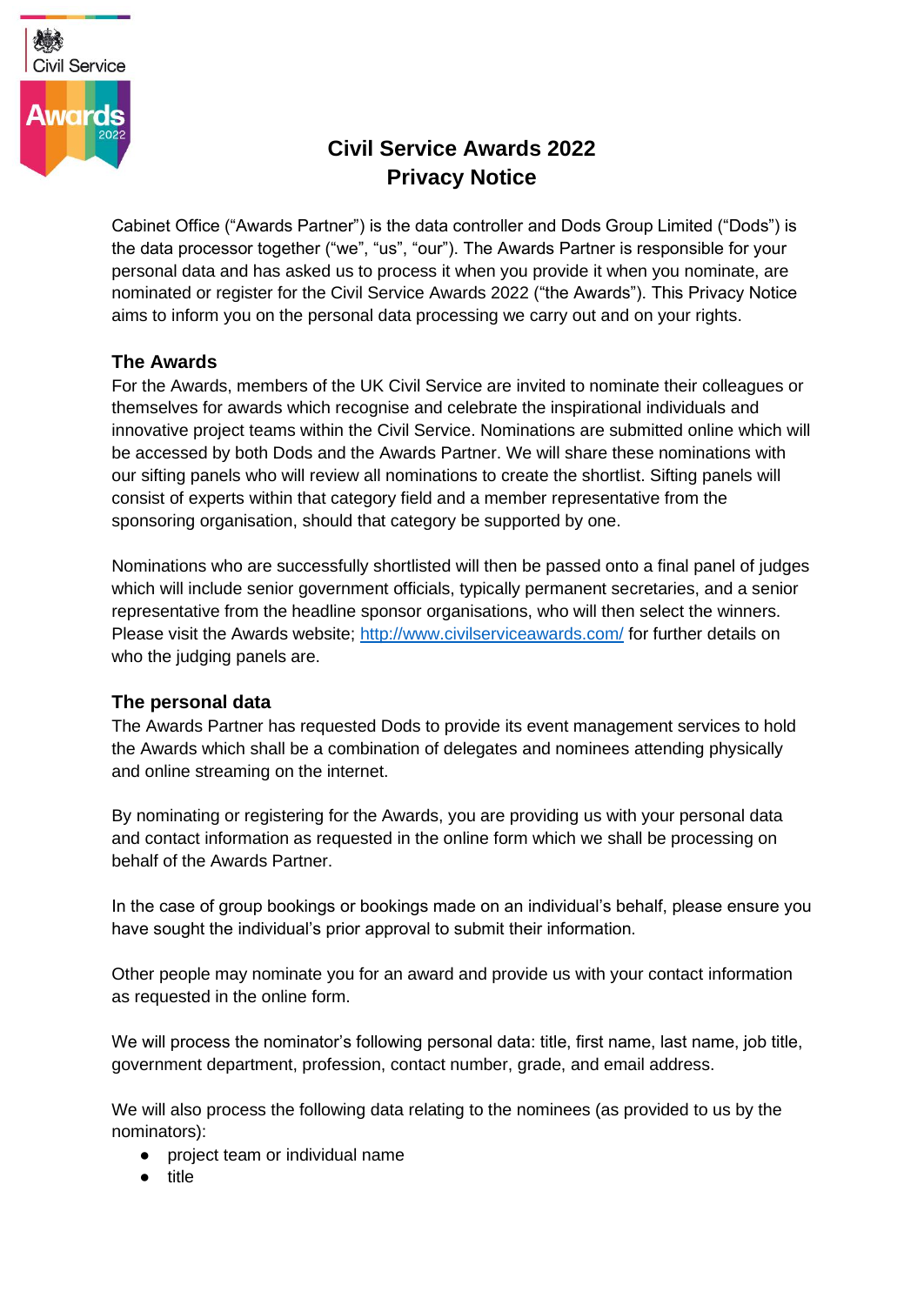- first name
- last name
- job title
- government department
- profession
- email address
- contact number
- address
- grade
- region
- accessibility information; and
- dietary requirements

as well as any further information regarding the nominee that is included in the nomination form.

For speakers, judges, or jury panels:

● video recordings which will contain images of you, any opinions you contribute and anything you say about yourself

If you do not want to be included within the Awards, please email

civilserviceawards@dodsgroup.com before Friday 26 August 2022. Before submitting nominations to our judges, we will email you for confirmation that you wish to participate. In the event that you do not want to continue, we shall take you out of the process ahead of time.

# **Purpose of processing your personal data for the Awards**

We will use your personal data to hold the Awards, and this will include to:

- register and facilitate your attendance at the Awards;
- invite you to the Awards ceremony;
- analyse attendance at and any subsequent communications in relation to the Awards;
- provide you with updates and details relating to the Awards;
- set up judges' panel;
- handle nominations for the Awards;
- manage delegate, sponsor and customer contacts, queries, complaints or disputes;
- take photographs to promote the event,
- live stream and video recordings of the Awards, and to produce promotional material to advertise the Awards and to promote future events;
- verify your identity for security purposes (where applicable); and
- handle any legal claims or regulatory proceedings and ensure legal and regulatory compliance.

The panel of judges and short listers will treat all information received confidentially. If a nomination is successfully shortlisted, we will contact the nominee to notify them and provide the proposed text of the nomination which will be published on the Awards website, as well as a shortlisting brochure, which will be distributed at the Awards event. The nominee will have the opportunity to request any amendments, deletions or corrections to their data and, if applicable, provide their consent to our use of any special category information included in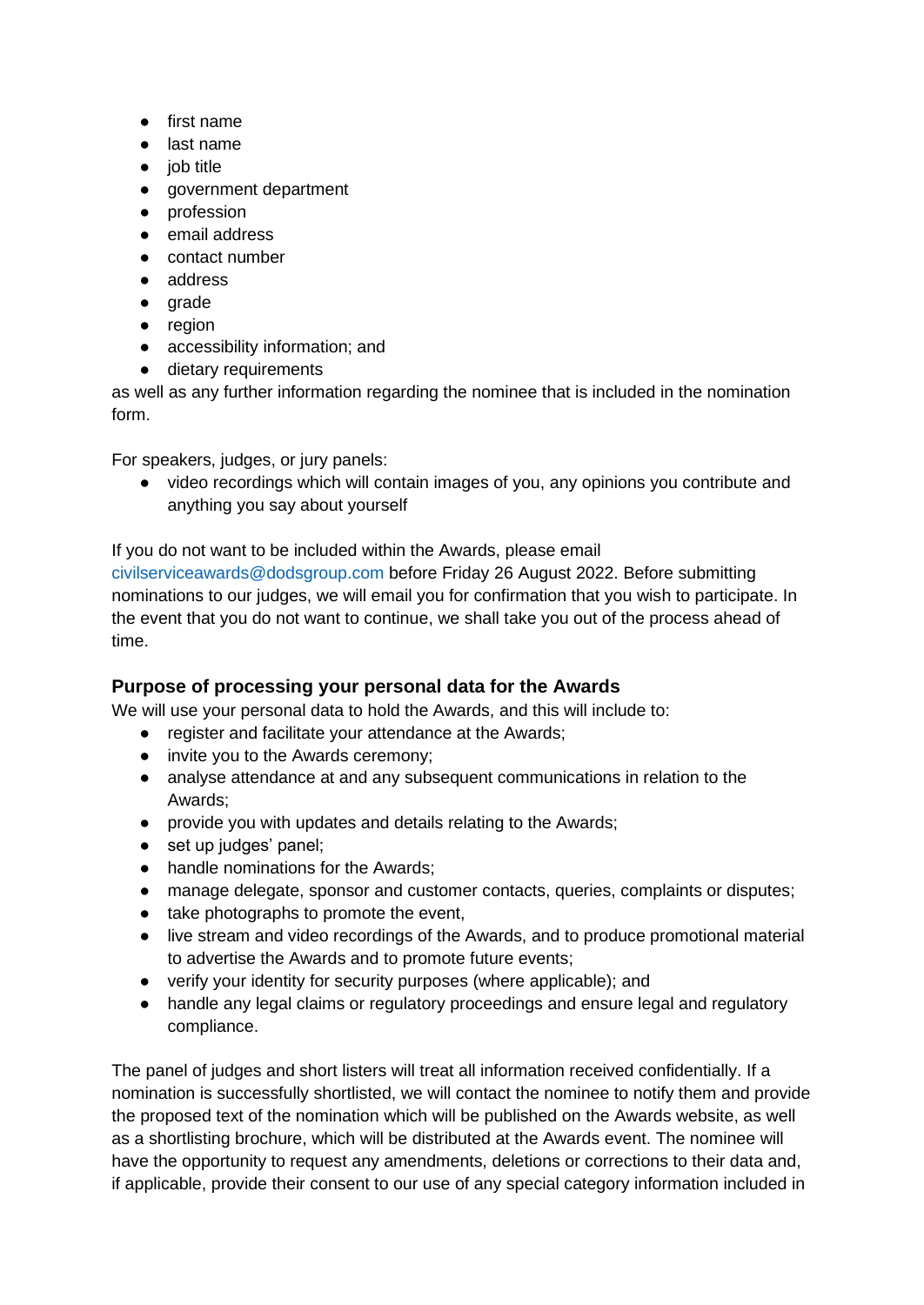the nomination. Where the text includes special category information (such as health, ethnicity, sexuality etc) we will contact the nominee for permission to use this data for the purpose of the Awards.

#### **Legal basis of processing your personal data for the Awards**

The legal basis relied on by the Awards Partner for processing your personal data in relation to your attendance at the Awards physically or online, promoting it, your nomination, taking photographs including taking group shots of event attendees filming, making video recordings and live streaming, is that processing is necessary for the performance of a task carried out in the public interest or in the exercise of official authority vested in the data controller. In this case that is the role of the Cabinet Office in holding the Civil Service Awards.

To the extent that you provide, in the registration form or by subsequent email, special categories of data (including data revealing health or medical details), the Cabinet Office has instructed us to process such information to ensure your safety and wellbeing at the Awards (paragraph 1, schedule 1, Data Protection Act 2018).

#### **Sharing your personal data with third parties**

In order for us to carry out the instructions from the Cabinet Office for processing your data, Dods may share your personal data included in your nomination with members of the sifting and judging panel. The list of the members of the judging panel is available on the Awards website: [see here.](https://www.civilserviceawards.com/category-champion)

On occasion, Category Champions or members of the judging panel (including Permanent Secretaries and Heads of Profession) may contact nominees to congratulate them or discuss details of their nomination.

The Awards Partner may use your personal data included in your nomination for other award programmes if you opt in for your nomination to be shared. Where data is shared with other award programmes, your data will be handled in accordance with the privacy notice for that award programme.

We may provide your personal data to our data processors:

- Eventsforce our online bookings service provider
- Vimeo our video sharing platform on online streaming
- Glisser our virtual event platform

to the extent necessary to facilitate your attendance at the Awards, online streaming, share video recordings and to fulfil the instructions from the Cabinet Office.

Online streaming will only be accessible to those with a link, and they will not be published publicly. If you are given the link, you must not share this with anyone else, and you must not download any video recordings to your personal device or a cloud storage facility.

- Lancaster House our venue
- Caterers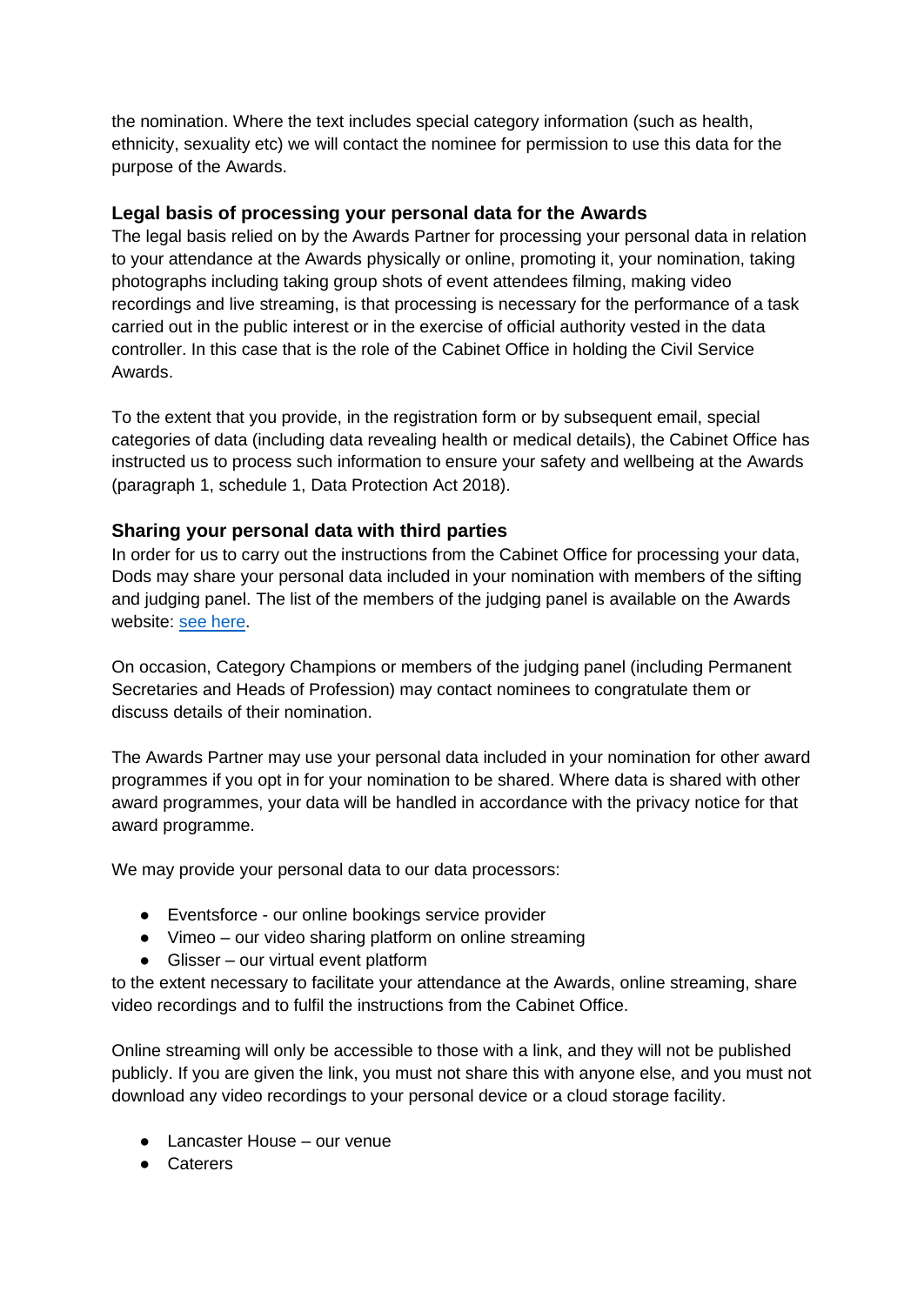to the extent necessary to facilitate your dietary requirements at the Awards and to fulfil the instructions from the Cabinet Office.

Where personal data regarding accessibility is passed to the venue Lancaster House, Lancaster House is an independent data controller for that data. Lancaster House privacy policy i[s](https://www.gov.uk/government/publications/fcdo-as-a-data-controller-privacy-notice) [available here.](https://www.gov.uk/government/publications/fcdo-as-a-data-controller-privacy-notice)

## **Retention**

We keep your personal data in identifiable form collected from registration and any video recordings for 3 months until after the final event day. Your nomination, including your personal data, will then be deleted from both Dods and Cabinet Office systems.

# **Your Rights**

- You have the right to request information about how your personal data are processed, and to request a copy of that personal data;
- you have the right to request that any inaccuracies in your personal data are rectified without delay;
- you have the right to request that any incomplete personal data are completed, including by means of a supplementary statement;
- you have the right to request that your personal data are erased if there is no longer a justification for them to be processed;
- you have the right in certain circumstances (for example, where accuracy is contested) to request that the processing of your personal data is restricted;
- you have the right to object to the processing of your personal data.

Please contact the Cabinet Office at the addresses below if you would like to exercise any of these rights or have any queries regarding our use of your data.

# **International Transfers**

As your personal data will be stored on our IT infrastructure it will also be shared with our IT suppliers and events partners, it may be transferred and stored securely outside the UK. Where this is the case, it will be subject to equivalent legal protection through an adequacy decision or reliance on Standard Contractual Clauses.

Data sharing on the video sharing platform Vimeo will be exported to the USA, and this data will receive equivalent protection through Standard Contractual Clauses.

# **Contact Details**

The Cabinet Office is the data controller for your data. Cabinet Office, 70 Whitehall, London, SW1A 2AS, or 0207 276 1234, or publiccorrespondence@cabinetoffice.gov.uk.

The contact details for the data controller's Data Protection Officer (DPO) are: dpo@cabinetoffice.gov.uk.

The Data Protection Officer provides independent advice and monitoring of Cabinet Office's use of personal information.